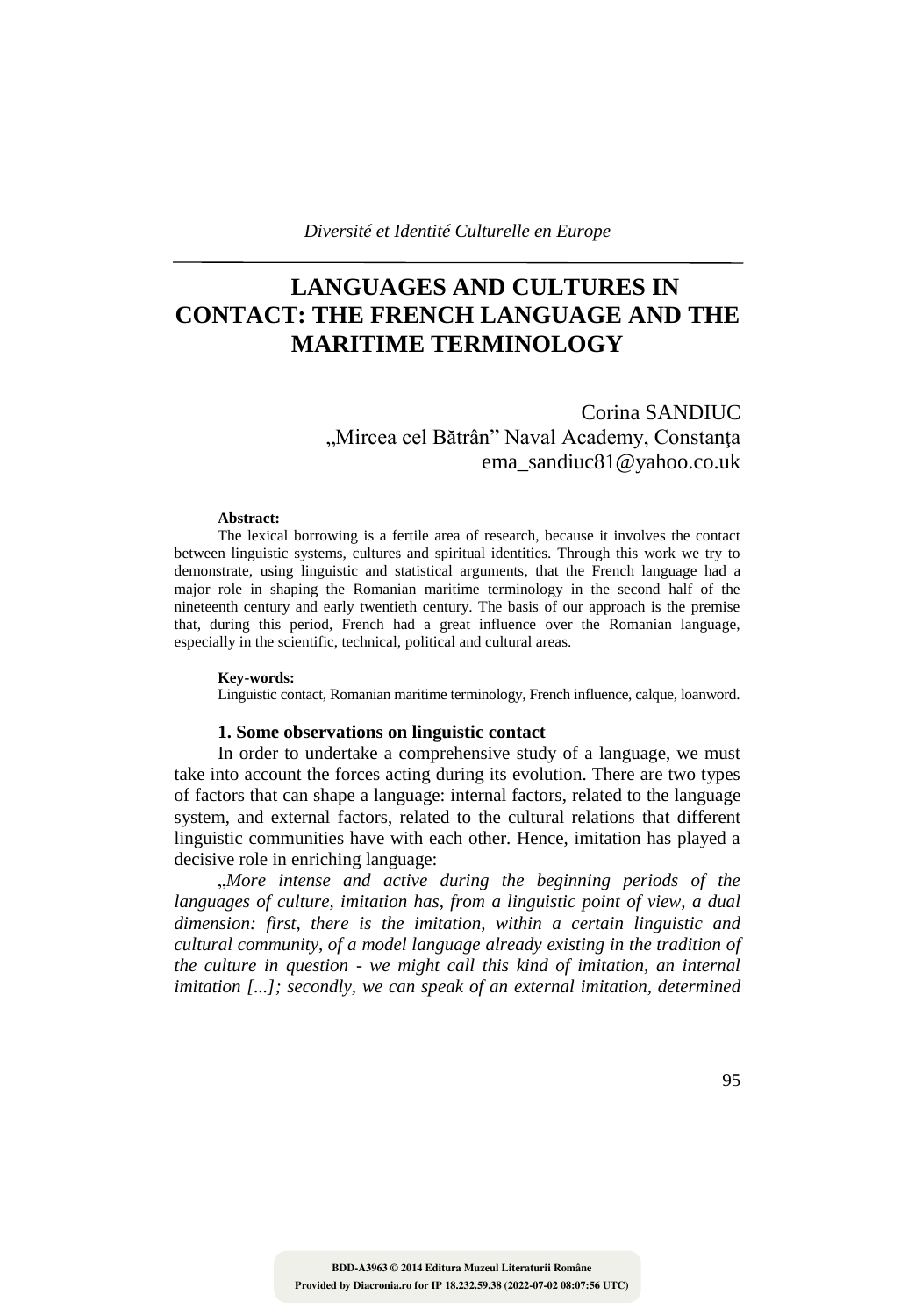*by the acceptance of a linguistic model belonging to another language of culture, with a cultural prestige generally accepted in the given historical context*.*"* 1

This linguistic contact has as a corollary the mutual enrichment of languages, since the vocabulary is an open system, which is constantly enriched with new words, phrases and terms, as the communication needs of its users diversify and change.

E. Coşeriu talks about the phenomenon of linguistic permeability, seen as the willingness of each language to accept the structure transfer from a different language. This permeability particularly affects the "weak points", that is those structures exhibiting certain "voids" in the global expressive possibilities, more specifically, the language transfer is favoured by the "incompleteness of existing paradigms as such."  $2^2$ 

Some scientific terms appear in our language as early as the seventeenth century, in the chroniclers' writings, in documents, calendars, religious writings, and especially in the works of Dimitrie Cantemir. However, researchers agree on the fact that we cannot talk about a sustained interest in enriching the Romanian language with scientific terms until the arrival of modern culture, towards the late eighteenth century and the first part of the nineteenth century.<sup>3</sup>

Speaking of lexical loans and the modernization of the Romanian literary language, S. Dumistrăcel also observes that, during this period, many foreign words were borrowed to name the concepts related to new areas and fields, eventually becoming current means of expression and an integral part of the Romanian basic word stock. 4

Most of these loans were taken from modern Greek, the scholarly Latin, French, Russian, German, Italian, and were found at first mainly in translations of textbooks, fiction and scientific works that have contributed to the modernization of modern literary Romanian language. In our days, the importance of the classical lexical heritage is greater as it underpins international terms, common to many different languages of the world, due to the acceleration of the scientific and technical progress and the intensively frequent cultural and artistic contacts worldwide. This leads to certain processes of convergence between languages sometimes placed

 $<sup>1</sup>$  E. Munteanu, 1995, p. 7. (Our translation).</sup>

<sup>2</sup> E. Coşeriu,1977, p. 222, *apud* E. Munteanu, *loc. cit.* (Our translation)

<sup>&</sup>lt;sup>3</sup> N. A. Ursu, 1962, p. 9.

<sup>4</sup> S. Dumistrăcel, 1980, p. 23.

<sup>96</sup>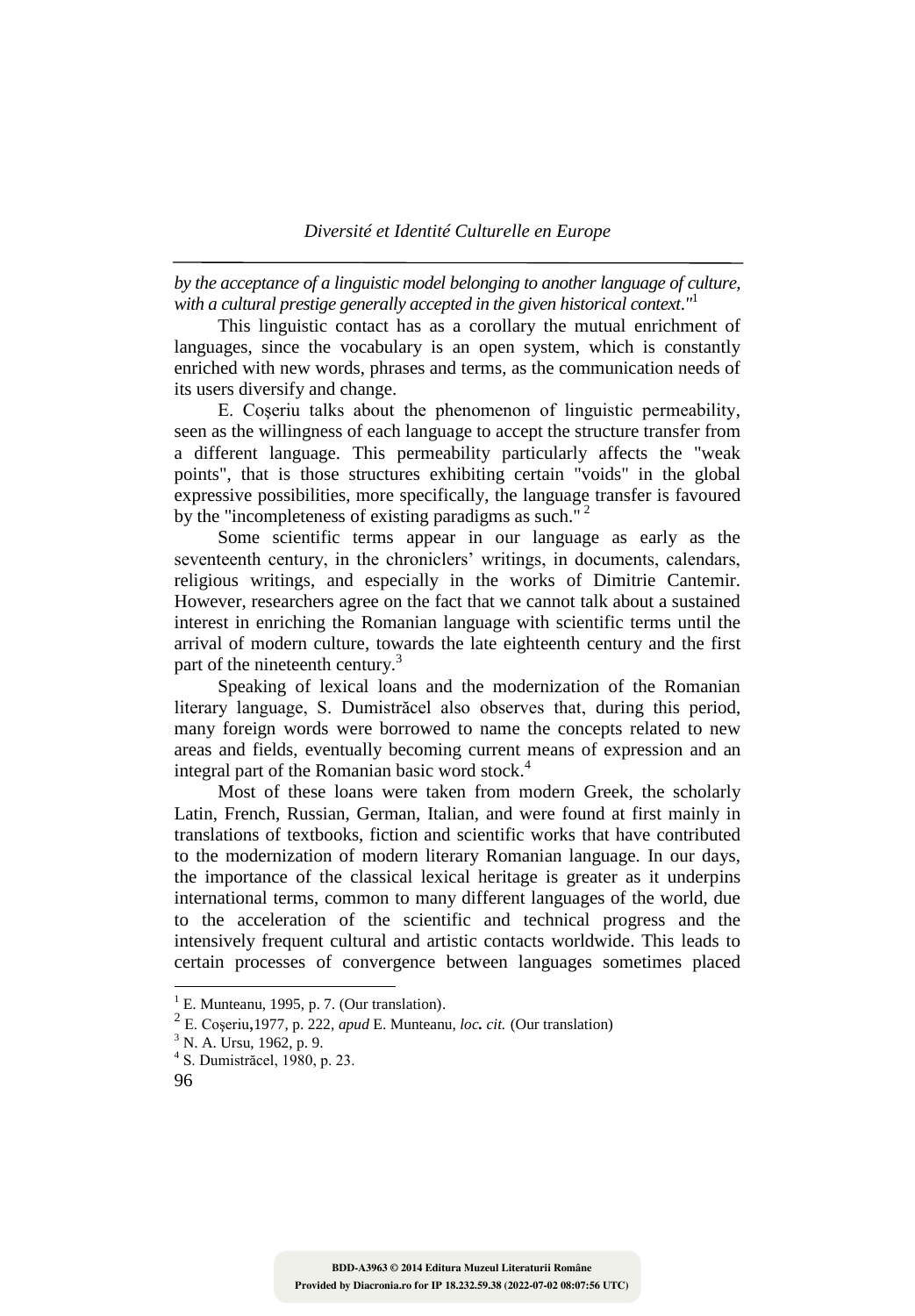within large geographic distances, such as the adoption of virtually identical terminological and reference systems based on Greek and Latin.

## **2. The influence of French on the Romanian language. Overview**

Throughout the nineteenth century and the first decades of the twentieth century, the French influence on the Romanian language becomes predominant, taking over some earlier influences, such as the modern Greek reminiscences. The French impact on the Romanian language was so strong, that we can say that, to a very large extent, it has changed its lexical physiognomy.<sup>5</sup>

A linguistic influence of this magnitude can be explained by the linguistic kinship between the two peoples, the Romanian and the French, which is related to a common consciousness, of Romance origin. These two languages in contact are, in fact, in a privileged situation, given the fact that we are dealing with two languages genealogically related, that share many words of Latin origin. The Latin character of the Romanian language and the spiritual affinities that bind us to the Western Romance world naturally brought about an unprecedented level of openness on the part of Romanian to the assimilation of French neologisms.<sup>6</sup>

Moreover, loans are not only a linguistic phenomenon but also a social one, confirming the prestige of the donor language, in this case French. Thus, the cultural prestige of France in the early nineteenth century, and the political, economic and cultural ties between France and Romania played an important role in facilitating the linguistic contacts.<sup>7</sup> This can be explained, as many linguists and historians have pointed out, by the fact that France has been, at the dawn of our modernity, the model for the organization of the Romanian State.<sup>8</sup>

Equally important is the input channel of the new words in language: written or spoken, the two variants being sometimes possible for the same word. The oral loans can be explained by the fact that, in the first half of the nineteenth century, after the Treaty of Adrianople (1829), many sons of noblemen went to study in France and, through them, words and meanings from French entered the Romanian language.

<sup>&</sup>lt;sup>5</sup> Th. Hristea, 1997, p. 10.

<sup>6</sup> See also P. Gh. Bârlea; R.-M. Bârlea, 2000, pp. 29-42.

 $<sup>7</sup>$  See Șt. Munteanu, 1983, p. 143.</sup>

<sup>8</sup> See, among others, I. Iordan, 1954, pp. 70-77.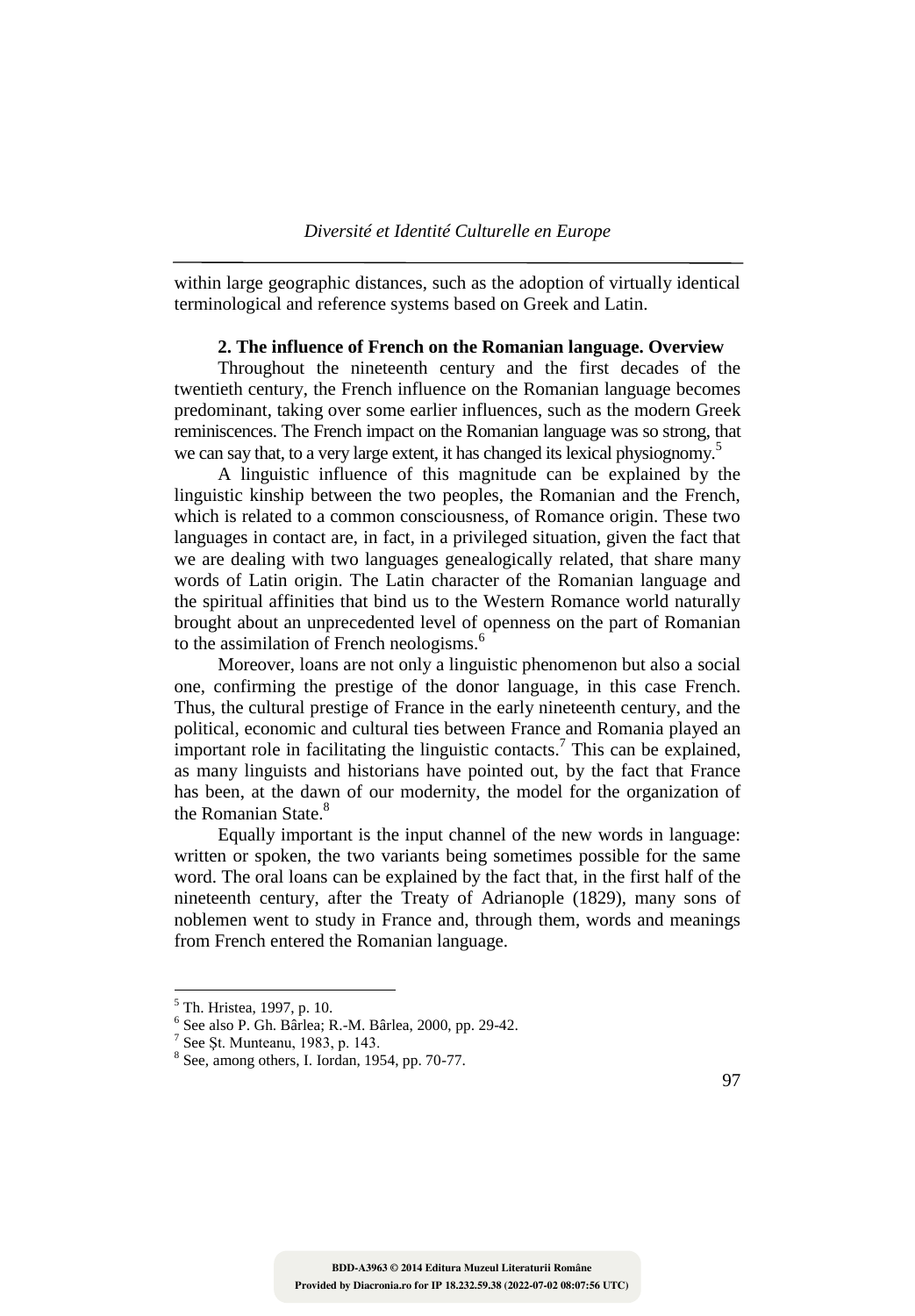Al. Graur points out that beginning with the nineteenth century, Latin and Romance words, especially French, have constantly entered the Romanian vocabulary. This influence became stronger with the adoption and implementation of French cultural, moral, social and political values by the Romanian intellectuals of that time.<sup>9</sup> Words that entered our language during the twentieth century, such as: *a demara, a teleporta, a partaja, achiziţie, resortisant, tubular, bilanţier, concurenţial,* etc. illustrate the vitality of this phenomenon, even though nowadays we are facing a predominance of the English influence on the Romanian lexicon.<sup>10</sup>

Another aspect to be taken into consideration when studying the French loans in Romanian deals with the fields in which they can be found. A large number of French neologisms have appeared in common everyday language as expressions of the concepts necessary for everyday life (e.g. *creion, gri, matineu, obstacol, a traversa, tren, coafor, detaliu, frontieră, opinie, etc.*). However, we can observe the fact that the insertion of the terms of French origin took place, at a conceptual level, especially in the scientific, technical, political and cultural areas. $11$  We believe not to be mistaken when we claim that most words borrowed from French are scientific and technical terms of various professions (maritime, military, commercial, etc.), and generally terms naming concepts related to a particular sphere of material culture.

The studies and the statistics conducted in this regard are very relevant. For instance, D. Macrea argues that 27 % of all technical and scientific terms are of French origin.<sup>12</sup> Th. Hristea believes that most terms of French origin designate sciences and scientific disciplines, many of them referring to interdisciplinary fields such as pedagogy, docimology, etc.<sup>13</sup>

<sup>&</sup>lt;sup>9</sup> Al. Graur, 1963, p. 27.

<sup>10</sup> *Cf*. G. Scurtu, D. Dincă, 2011, p. 65.

 $11$  Doina Butiurcă notices the fact that the Romanian philosophical language is largely based on terms of French origin, ever since 1846, when A.T. Laurian translated A. Delavigne's manual of philosophy. Some of these terms have survived until our day: *analogie, eroare, filosofie, formă, idee, a imagina, logică, sensibilitate, etc.* (D. Butiurcă, 2006). Many neologisms of French origin were also promoted through the journalistic style. Florica Dimitrescu argues, in support of this claim, that the media contains proportionally balanced linguistic samples, belonging to the administrative, scientific, electronic, medical styles, etc. (Fl. Dimitrescu, 1994, p. 214)

 $12^{12}$  D. Macrea, 1982, pp. 72-81.

<sup>&</sup>lt;sup>13</sup> Th. Hristea, 1972, pp. 185-199.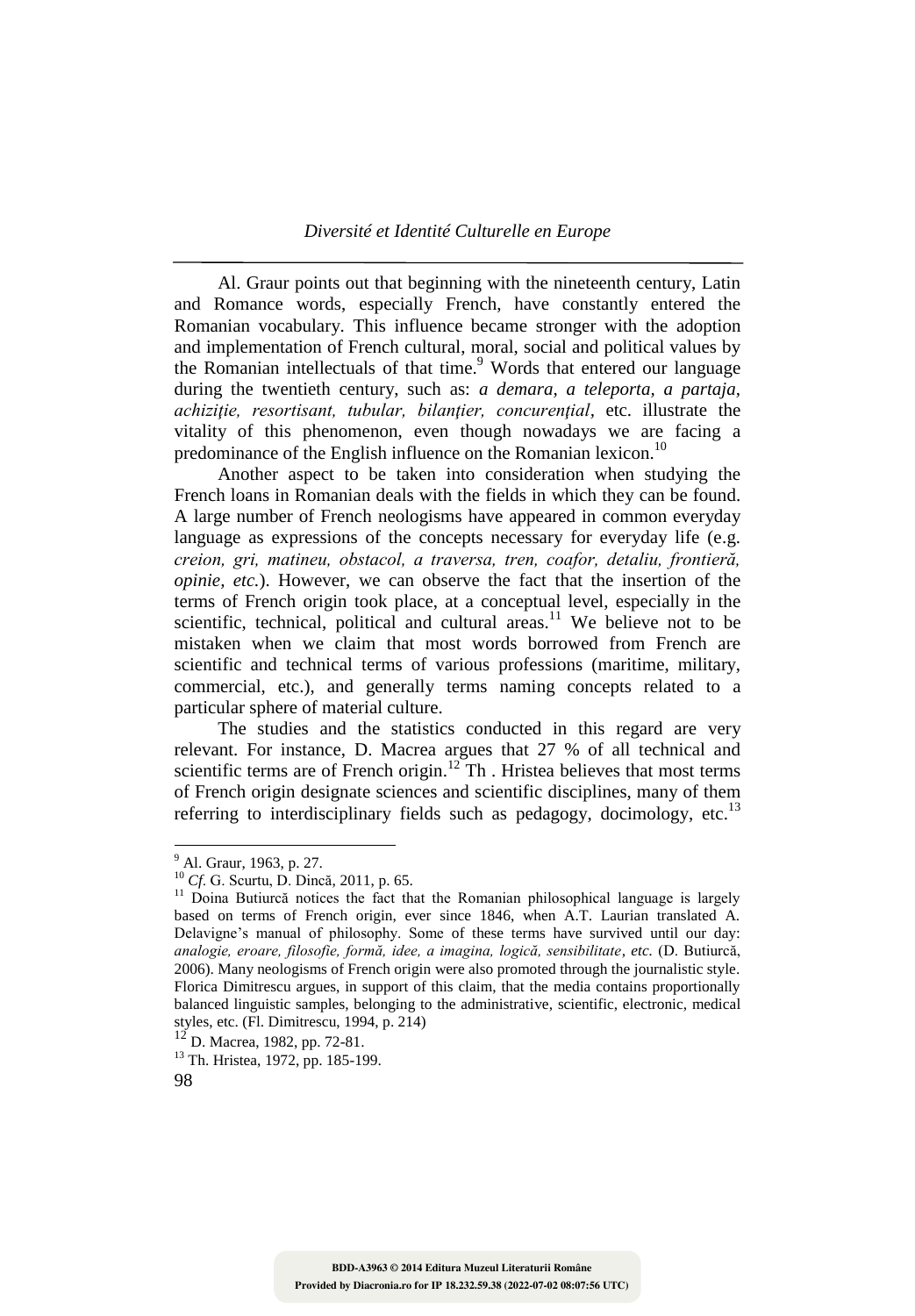Analyzing the functional styles of the Romanian language, Şerbănescu Andra notes that, given the strictness of the terms and of the terminological constructions, the science and technology have a much richer inventory of French neologisms.<sup>14</sup> Florica Dimitrescu, in her study of the 3,749 words of French origin recorded in *Dicţionarul de cuvinte recente* (1982), asserts that the 579 terms of French origin are particularly distributed into the following areas: medicine (96); biology (34); technique (30); physics (24), electricity and seamanship  $(10)$ , etc.<sup>15</sup>

Following these findings, we conclude that the importance of the French language in defining the lexical Romanian physiognomy and strengthening its Latin character is undeniable.The French influence was a constant means of enrichment and modernization of the Romanian language; a lexical semantic analysis of the Romanian words of French origin shows that the majority of lexical items belongs to the most important branches of science and culture, hence to areas where the highest progress and innovations were recorded.

## **3. The Status of French in the Romanian maritime terminology**

Maritime language supposes, given the usage circumstances, a certain multilingualism. Romanian sailors have always been constrained to communicate in a foreign language in order to understand and make themselves understood, and therefore they sometimes tended to imitate, in a "servile" or justified manner, those languages with which they came into contact, whether French, Italian, German, Spanish, English, etc. Because of the many loanwords that have enriched its structure, the maritime vocabulary has a pronounced heterogeneity.

The first Romanian maritime terms were largely drawn from the terminologies of the major maritime powers and referred primarily to the river and inland navigation as the Romanians only recently started to practise sea fishing, being accustomed especially to fishing in the rivers. The terms borrowed at this stage were mostly fishing related terms, coming from the languages of those from which the Romanians have learned fishing: Greeks, Turks, Lipovans, that is those who have a monopoly on sea fishing.

<sup>14</sup> A. Şerbănescu, 1985, pp. 8-12.

<sup>&</sup>lt;sup>15</sup> Fl. Dimitrescu, 1994, p. 235.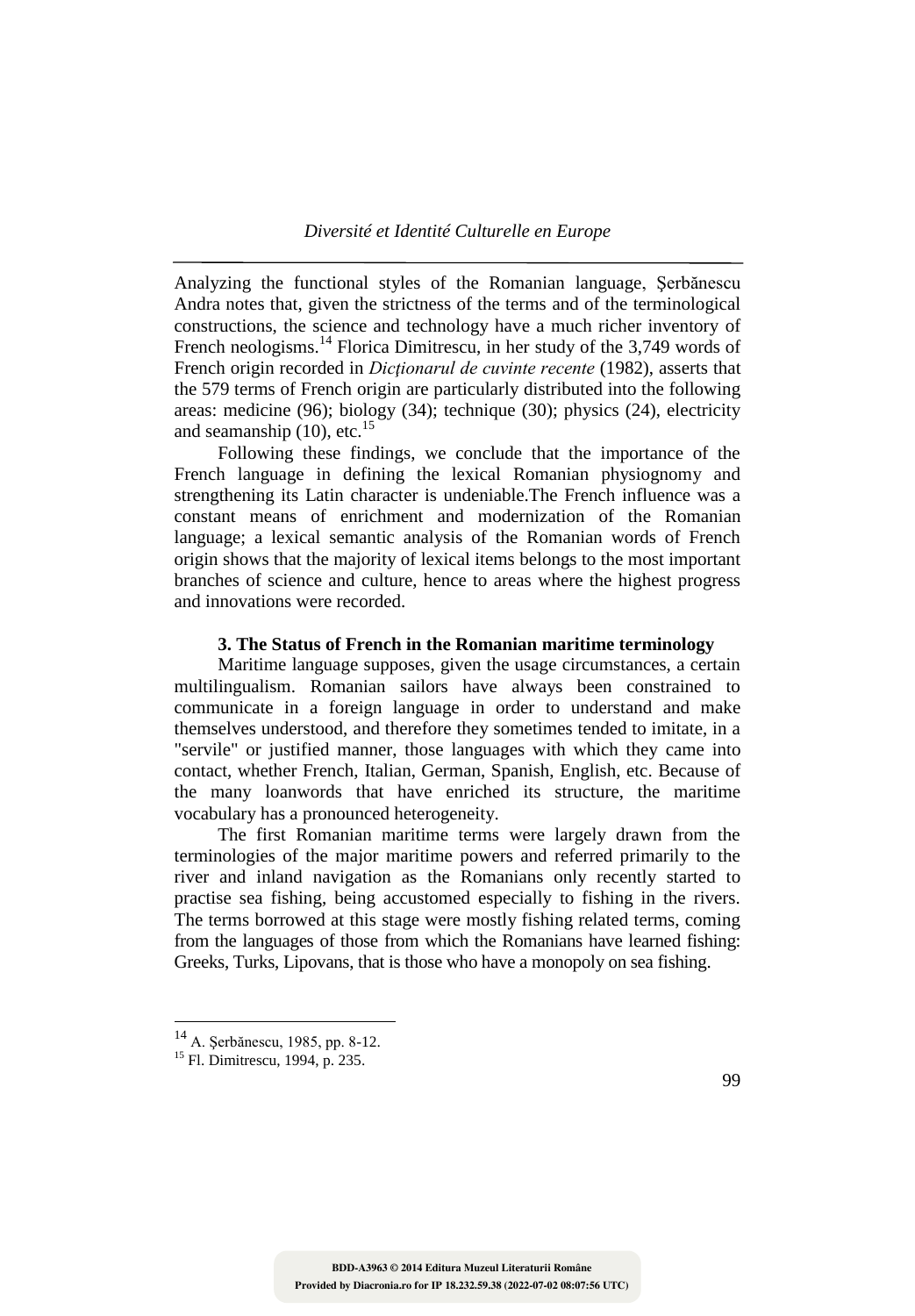The terms borrowed from the above-mentioned languages first appeared in spoken Romanian, while the terms borrowed from Western languages, primarily Romance languages, spread in the Romanian maritime terminology especially through the literary language (e.g. *curent, flux, reflux, cap, deltă, port, rechin* etc.). We also want to emphasize the fact that the old lexical influences of Slavic, Turkish and Greek origin contributed to the enrichment of the internal structure of the Romanian maritime vocabulary, but not to its modernization, which was achieved through more recent lexical borrowings of Latin, Romance and German origins.

The French influence on our maritime terminology is rather late, having taken place beginning with the second half of the nineteenth century, however its effects were very strong and even dominant in a certain period, when even the terms of German or English origin came into Romanian via French intermediaries. This phenomenon occured due to the fact that, in the second half of the nineteenth century, the foundations of the modern Merchant Marine and the Navy were set by the officers graduating from the Naval School of Brest. The best example of this linguistic impact is *Manualul Gabierului*, published in 1881, which was merely an adapted translation of the first edition of *Manuel du gabier* of the French Navy.<sup>16</sup>

The French influence is reflected prominently in the maritime terminology through numerous loans on various aspects related to this field: types of ships (*batisferă, cablier, cabotier, costier, escadră, petrolier, corvetă, dragă, dragon, escortor, pasager, şalupă, şalutieră* etc*.*), parts of the ship (*artimon, babord, banchet, bordaj, bulb, cală, cambuză, carlingă, chilă, coca, damă, derivor, dunetă, etambou, etravă, gabie, palonier, panou, pavoaz, pupa, sabord* etc*.*), rigging and sails (*balansină, balon, bonetă, capelatură, cilindru, contra-bulină, vergă, ghidon, ghiu* etc*.*), functions onboard (*aspirant, cadet, comandant, contra-amiral, echipaj, econom, furier, gabier, lampist, magazioner* etc*.*), bridge and deck mechanisms and instruments (*accelerometru, alidadă, ancorator, anemograf, barograf, barometru, cabestan, ejector, girocompas, periscop, presetupă, servomotor, sextant* etc*.)*, marlinespike seamanship (*bricui, cordon, manevră, nod, voltă, tur, nod* etc*.*), terms used in the Navy - weapon items (*chiurasă, escadră, escortor, flotilă, torpilă* etc*.*), meteorology and marine geomorphology (*ciclon, curent, gren, hulă, maree, muson, trombă, canal, ecliptică, ecuator,* 

<sup>100</sup>  $16$  See also M. Bujenită, M. Sala, 1966, p. 293.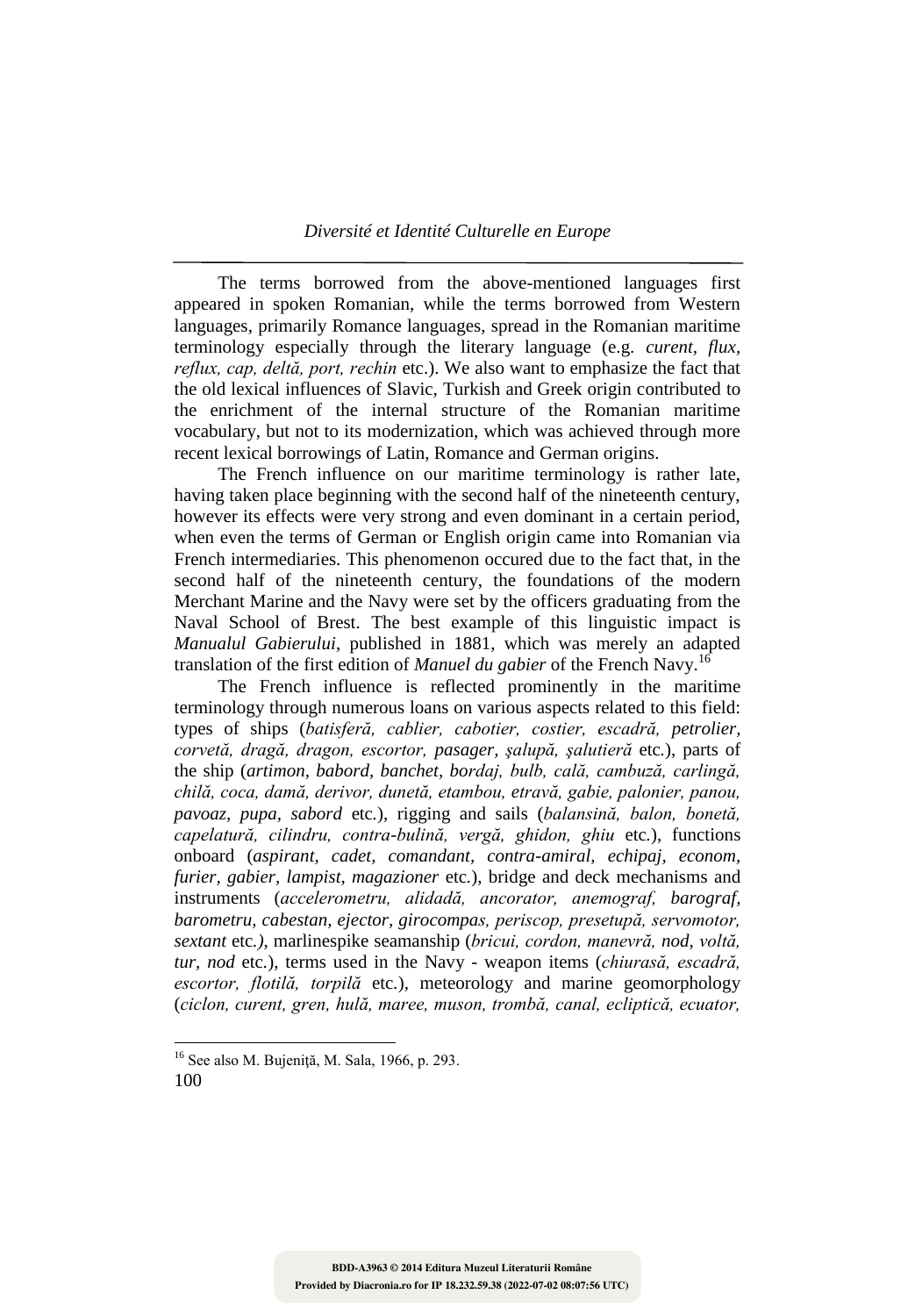*Diversité et Identité Culturelle en Europe*

*efemeride, flux, golf, litoral, mal, ocean, plajă, pol, rechin, reflux, zenith* etc*.*), port facilities (*arsenal, debarcader, deroşeză, dig, platformă, ponton, radă, sonetă* etc*.*)

As shown in the examples above, the contact with the French maritime vocabulary is mirrored in the Romanian maritime terminology, either through the direct loan, the translation or the calque. Some maritime terms of foreign origin, even if few in number, found correspondents in Romanian without having to borrow or imitate foreign terms; $17$  in most situations, however, an equivalent in Romanian was difficult to find, and therefore, at the end of the nineteenth century, most Romanian maritime terms are loans or calques from French:

Among the French wordloans from this period, we enumerate:

*acrostol*, from French *acrostole barograf,* from French *barographe compresor,* from *French compresseur elice*, from French *hélice abandon*, from French *abandon ambarcader*, from French *embarcadère amiral*, from French *amiral bonetă,* from French *bonnette bulb,* from French *bulbe cablu,* from French *câble cadet,* from French *cadet derivă,* from French *dérive hamac,* from French *hamac pală,* from French *pale,* etc.

The calques of French origin are also very numerous. e.g. *afunda,* from French *afonder*. *afurca,* from French *affourcher aliniament,* from French *alignement contrabraţa,* from French *contre-brasser costier,* from French *côtier crucişător* (în)crucişa + ător, from French *croiseur cuplu maestru,* from French *couple maître*

 $17$  We refer here especially to terms relating to rigging.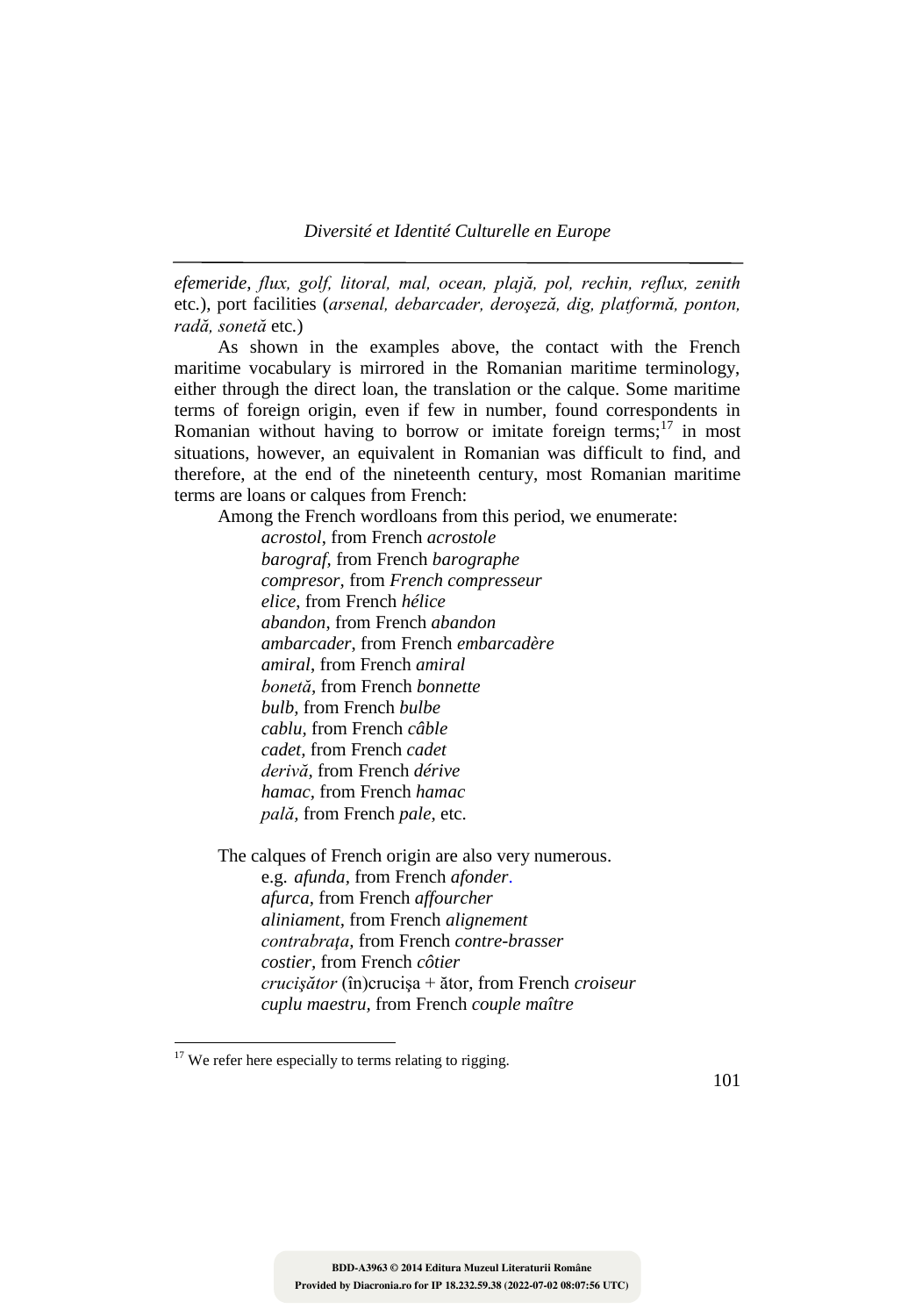*Diversité et Identité Culturelle en Europe*

*distrugător,* from French *destructeur dublu fund,* from French *double fond măr,* from French *pomme suprastructură,* from French *superstructure*.

The French impact on the Romanian maritime language is strongly felt in the phraseological calques, extremely common in the Romanian literary language and particularly in the scientific lexicon:

> *e.g. ancoră ciupercă,* from French *ancre champignion ancoră plutitoare,* from French *ancre flottante atelier plutitor,* from French *atelier flottant aviso cu roate,* from French *aviso à roues bric cu pânze,* from French *brick à voile chilă falşe,* from French *fausse quille compartiment neetanş,* from French *compartiment non étanche compas solar,* from French *boussole solaire corvetă cu pânze,* from French *corvette à voile curent rectiliniar,* from French *courant rectiligne navă de linie,* from French *navire de ligne opera moartă,* from French *oeuvre morte opera vie,* from French *oeuvre vive picior de câine,* from French *jambe de ch*ien *rău de mare,* from French *mal de mer* etc.

Even if some maritime terms were taken from other languages, such as English, Spanish, Portuguese, Dutch, etc., a thorough etymological analysis reveals the fact that some of them, in fact, entered the Romanian language through French, which leads us to believe that most Romanian maritime neological terms from the second half of the nineteenth century and early twentieth century came from French.<sup>18</sup>

> e.g. *afeliu*, from French *aphélie*, German *Aphelium*, cf. Greek *apo* "departe", *helios* .soare" *amiralitate*, from French *amirauté*, Italian *amiralita*, German *Admiralität*

<sup>102</sup>  $18$  Followed, in the second half of the twentieth century, by the influence of the English language, especially in the field of sport boats and commercial vessels.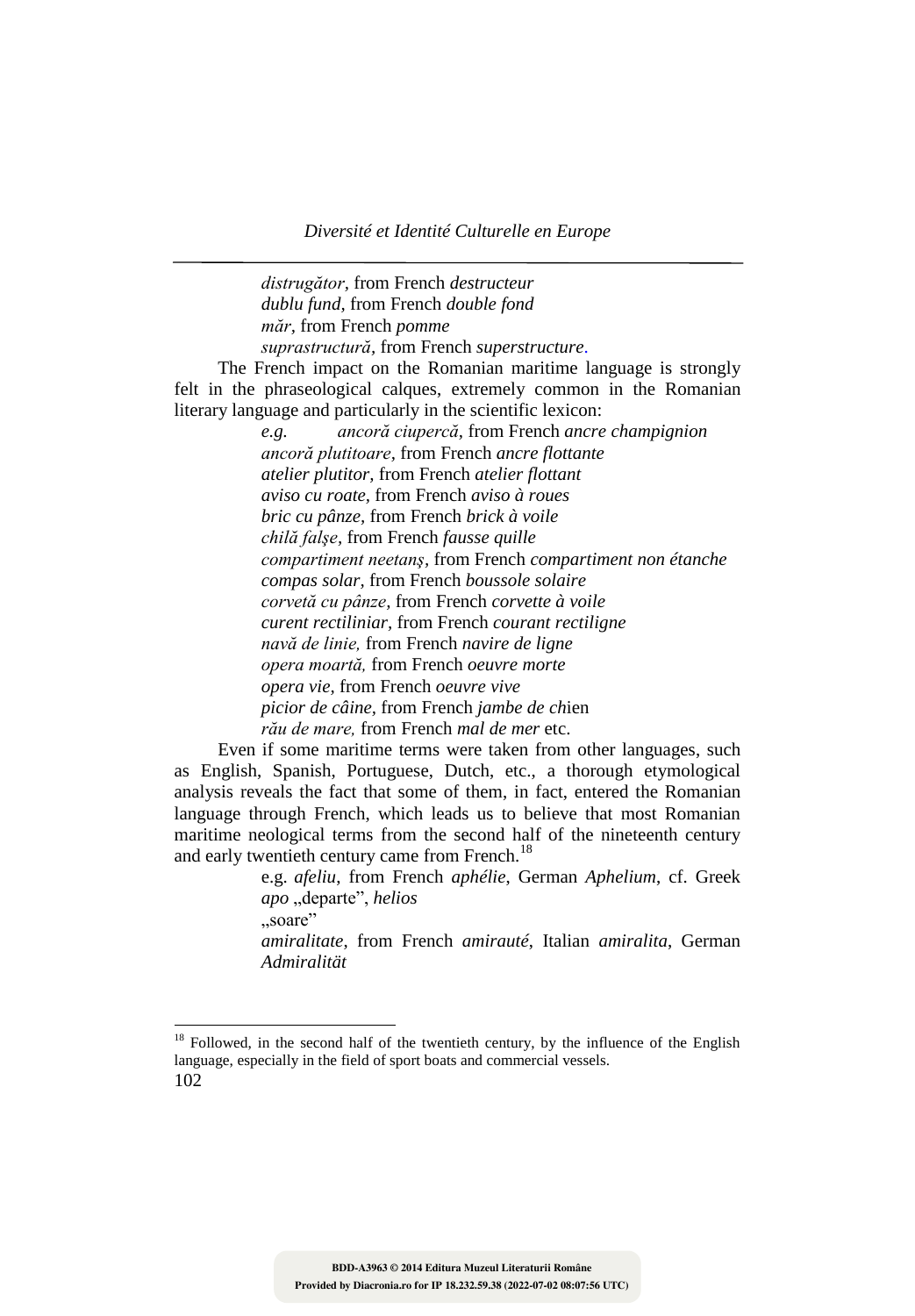*brigantină,* from French *brigantine,* Italian *brigantino*, English *brigantine*, German *Brigantine* 

*scafandru,* from French *scaphandre*, Italian *scafandro*, cf. Greek skaphe "barcă", aner "om"

*sistem,* from French *système*, Italian *sistema*, English *system*, Latin, Greek *systema, etc.*

## **4. Conclusions**

In the context of an extremely rich and heterogeneous neologistic lexicon, the words of French origin have entered the Romanian vocabulary since the eighteenth century and continue to show strength today, so that the French contribution to the formation of the modern Romanian language by innovating its vocabulary, both in the common language and the specialized languages, is undeniable.

The study of the Romanian maritime terminology of French influence gives an interesting picture of the socio-cultural and linguistic relations between the two Romance languages, Romanian and French. The neologisms borrowed from French seem to have a privileged status, being dominant in the second half of the nineteenth century and early twentieth century. In support of our thesis, we conceptually structured the research field from an onomasiological perspective and illustrated the external means of enriching the Romanian maritime language, namely the loan and the calque.

### **Bibliography**

- BÂRLEA, P. Gh.; BÎRLEA, R.-M., 2000, *Lexicul românesc de origine franceză. O tipologie a transferului lingvistic*, Târgovişte: Bibliotheca.
- BUJENIȚĂ, Mihai, 1966, "Din terminologia nautică românească II. Termeni marinăreşti de origine engleză", in: *Limba Română,*  nr. 1, XV, pp. 83-93.
- BUTIURCĂ, Doina, 2006, Influența franceză: http://www.uttgm.ro/ facultati\_departamente/stiinte\_litere/conferinte/situl\_integrare\_europe ana/- Microsoft Internet

DIMITRESCU, Florica, 1994, *Dinamica lexicului limbii române*, Bucureşti: Logos.

- DUMISTRĂCEL, Stelian, 1980, *Lexic românesc. Cuvinte, metafore,*  expresii, București: Editura Științifică și Encicopedică.
- GRAUR, Alexandru, 1963, *Etimologii româneşti*, Bucureşti: Editura Academiei.